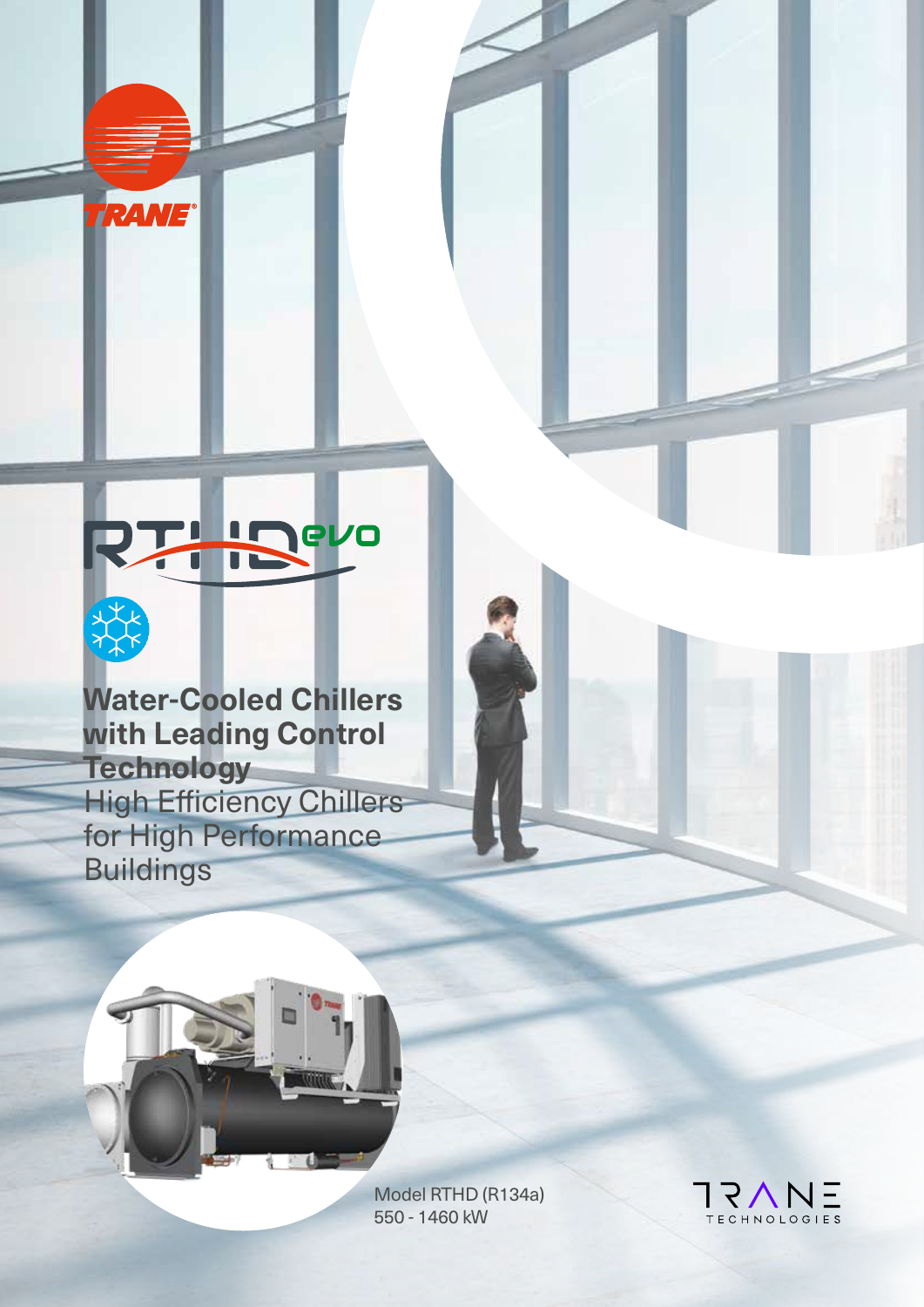## Raising Your HVAC Experience to Unmatched Levels of Performance, Comfort and Economy

High performance buildings need high performance HVAC systems. Your buildings need to be one of the best so it is very important that they are supremely energy efficient, today, tomorrow and long into the future. A Trane RTHD<sup>evo</sup> chiller provides reliable and dependable performance to ensure continuous delivery of precise temperature control across the full spectrum of demanding comfort and industrial applications.

#### Industry leading efficiency

To reach the highest standards of efficiency, Trane has 100 years of engineering expertise, world leading research and the most rigorous testing. As a result, Trane chillers, including the RTHD<sup>evo</sup>, deliver superior full- and part-load performance, the key to exceptional energy efficiency. Performance achieves marketleading EER (Energy Efficiency Ratio) and ESEER (European Seasonal Energy Efficiency Ratio).



#### A model for every application

Whether your building, for example a hospital or a hotel, requires comfort cooling or precision temperature control as part of a sensitive industrial process, Trane offers suitable RTHDevo models.

#### Minimized total cost of ownership

Energy costs are minimized by optimizing efficiency. Maintenance costs are reduced as a result of effective performance and alarm monitoring linked to equipment with proven dependability. Installation costs are lower thanks to design improvements which reduce the time required for new plants or upgrades. An Adaptive Frequency Drive, available with the top of the range RTHD<sup>evo</sup> High Seasonal Efficiency model, reduces energy consumption even further by improving your chiller's efficiency under reduced load conditions.

#### Legendary Trane reliability

Your facility depends on an efficient, reliable HVAC system for employee comfort and well-being as well as for critical process applications. Trane reliability is legendary, based on over 75 years of designing, testing, installing and maintaining chillers around the world. Every Trane product guarantees that unique heritage and the pride we have in being the best at what we do.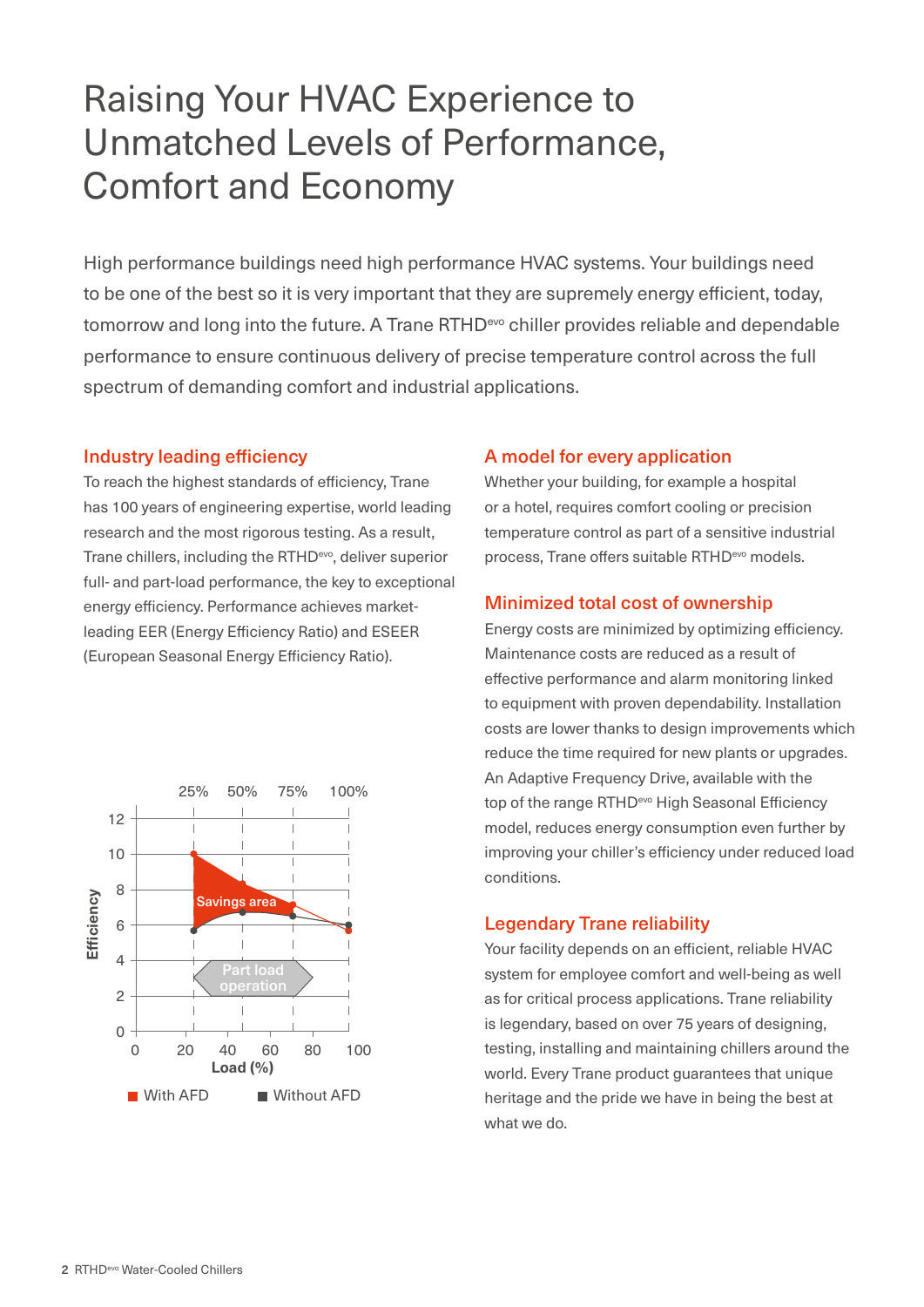

## Leading Control Technology Trane Tracer™ UC800 + TD7 interface



#### Driving Reduced Energy Consumption

Developing our own control algorithm and software is one of our unique strengths. Trane does not just use a controller from a vendor and adapt it to its units. We take the matter a step further and develop the unit from the beginning.

#### **Control**

- The Tracer™ UC800 provides the intelligence behind the RTHD<sup>evo</sup> chiller and features Adaptive Control algorithms: proprietary control strategies that respond to a variety of conditions to maintain efficient operation
- Total chiller control through continuous monitoring

#### **Visibility**

- Full system status at a glance
- Clear display of key operating parameters

#### Ease of use

• The TD7 touch-screen 7'' color display shows key operating parameters and allows quick access to critical data

- Intuitive navigation allows quick access to critical data
- Main processor in the control panel

#### **Flexibility**

• Thanks to open protocols such as BACnet®, LonTalk™ and Modbus

#### Operational effectiveness

- Data trending
- Clear alarm log enables fast response and rapid resolution
- TIS (Trane Intelligent Services) for remote data collection, analysis and recommendation
- Adaptive Control algorithms preempt chiller disruption



A world leading combination: the proven Tracer UC800 Controller and the all-new TD7 Interface.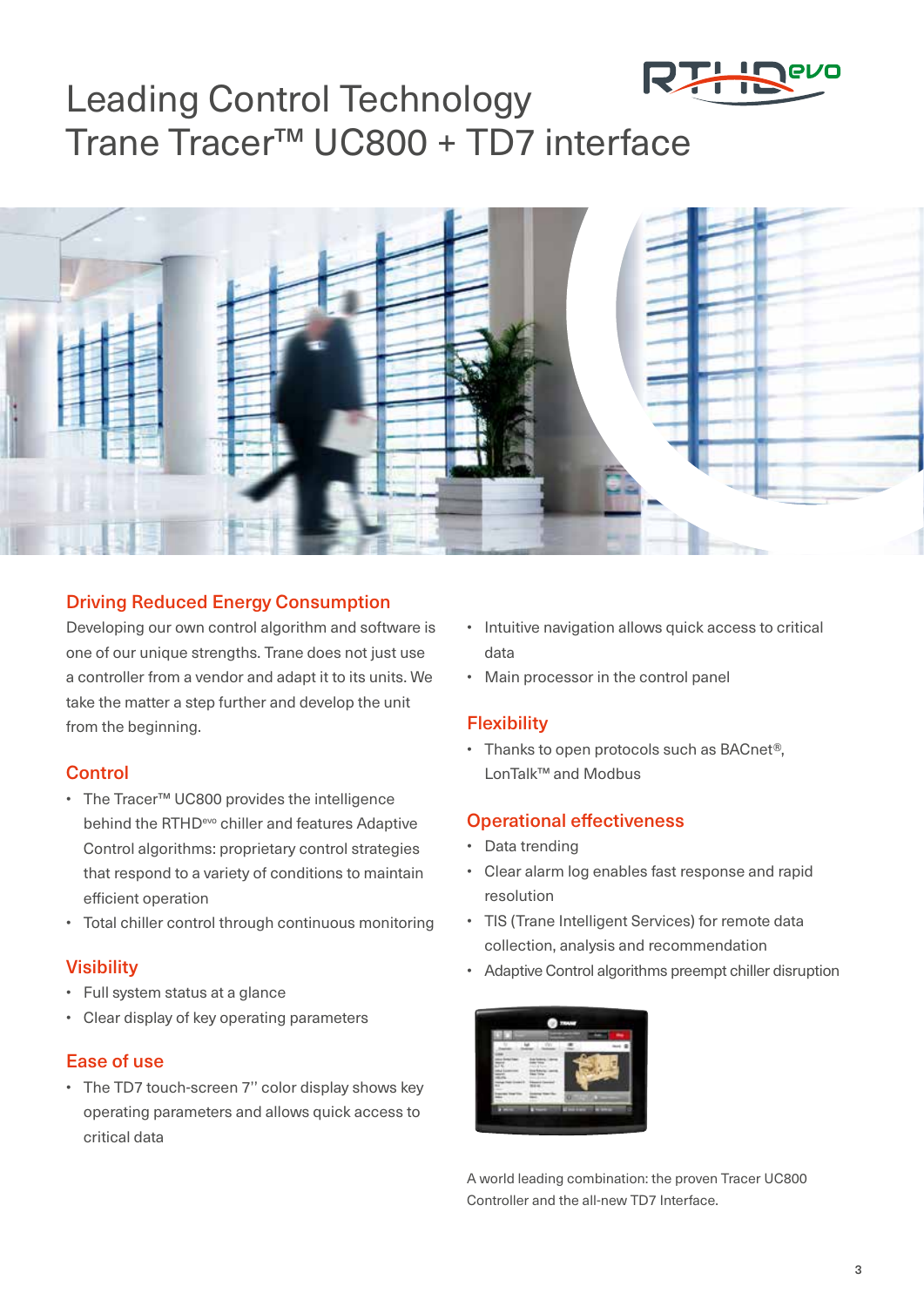# RTHDevo Water-Cooled Chillers

#### **1** Easier to use

UC800 Trane Controller Combined with market leading TD7 Human Interface

- Touch-screen 7" color display
- Intuitive navigation through menus
- Effective operation, monitoring and management

#### Easier to install

- All versions and sizes fit through standard 2m wide doors
- Only one water connection on the condenser (inlet/outlet)
- Only one electrical connection (single point) as standard
- Saves time, saves costs





#### **2** Proven Trane reliability

- Trane design simplicity
- Trane direct drive, low speed, semi-hermetic compressor with only 3 moving parts
- Infinite unloading for exact load matching
- RTHD<sup>evo</sup> uses system differential to move oil, not an oil pump, meaning no extra moving parts to wear out or break down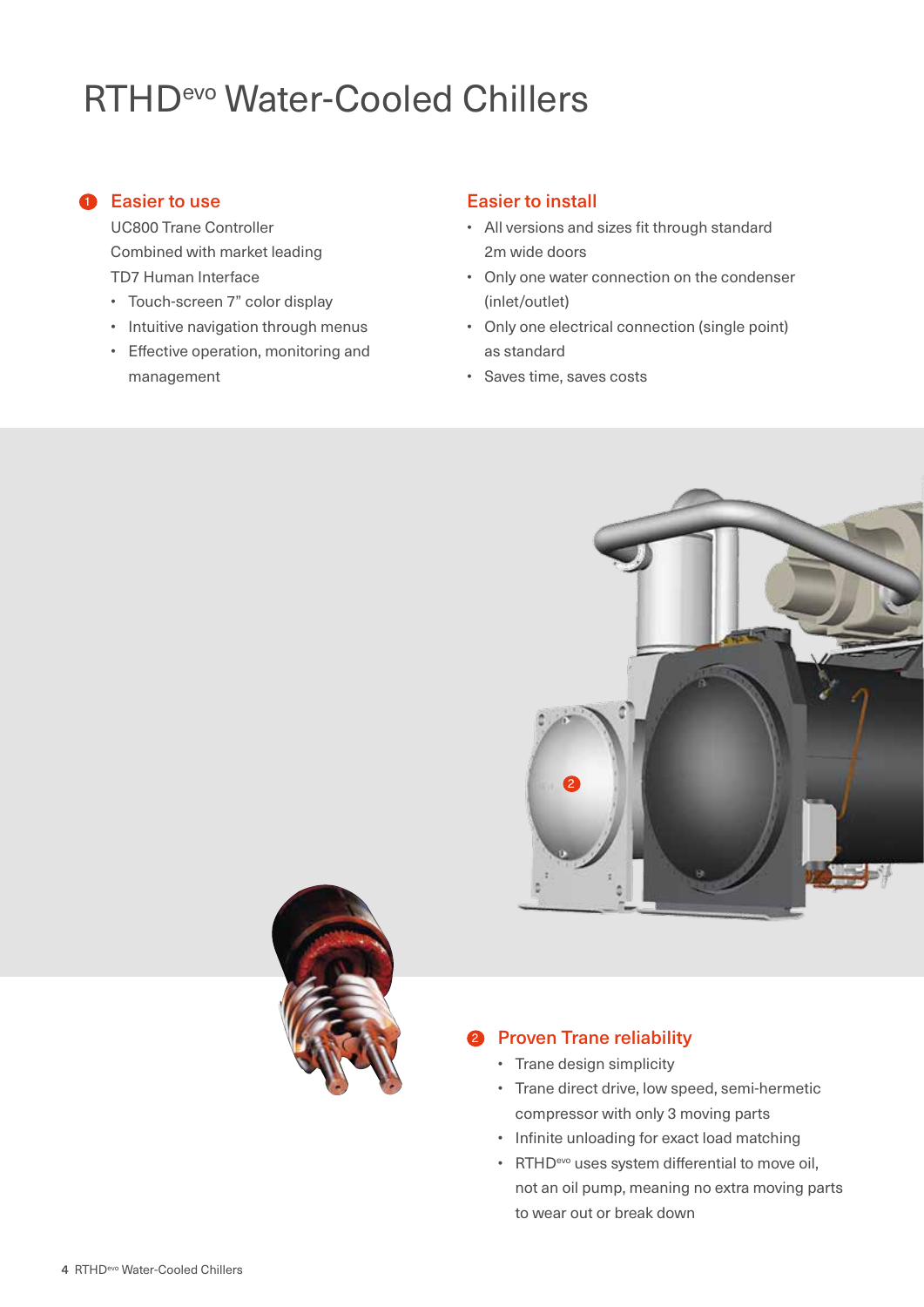

#### **6** Increased savings with HSE (High Seasonal Efficiency) version

- AFD (Adaptive Frequency Drive) as standard
- Fewer start-stop cycles
- Increased compressor life
- Reduced start-up current draw
- Optional harmonic filter to eliminate harmonic pollution







#### <sup>3</sup> Maximum efficiency

- Patented Trane Falling Film Evaporator
- Industry leading efficiency
- Reduces energy bills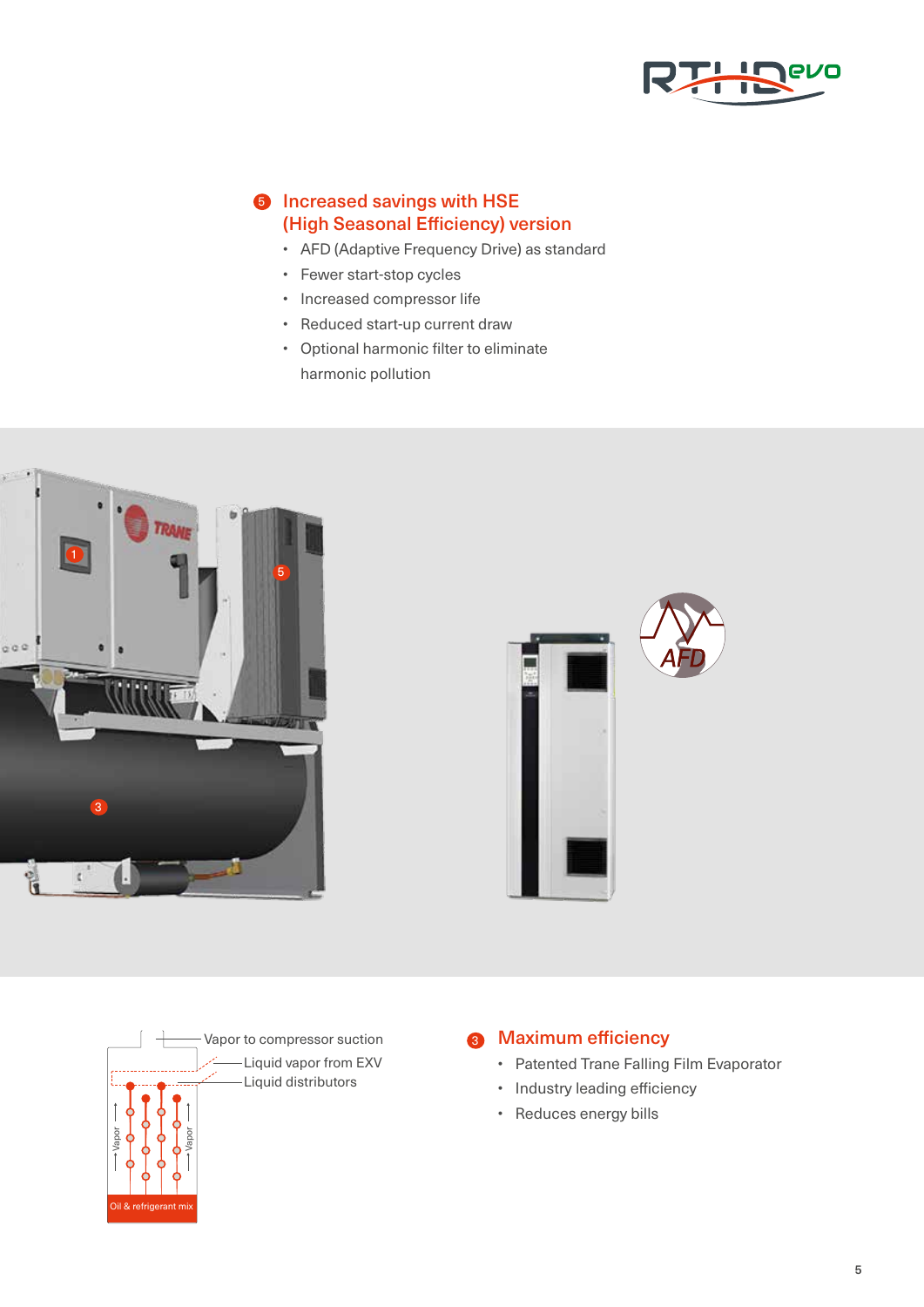## General specifications

| Condenser leaving water temperature (min/max)  | (°C)      | 20/50     |
|------------------------------------------------|-----------|-----------|
| Evaporator leaving water temperature (min/max) | (°C)      | $-12/118$ |
| Power supply                                   | (V/Ph/Hz) | 400/3/50  |

### Standard Efficiency (SE)

| <b>Unit size</b>                   |               | <b>225 SE</b> | <b>250 SE</b> | 300 SE | 325 SE | 350 SE | 375 SE |
|------------------------------------|---------------|---------------|---------------|--------|--------|--------|--------|
| Net cooling capacity (1) (3)       | (kW)          | 769           | 886           | 1049   | 1145   | 1216   | 1342   |
| Net EER (1) (3)                    |               | 5.16          | 5.03          | 5.03   | 5.18   | 5.06   | 4.81   |
| Eurovent Energy class - Cooling    |               | A             | B             | B      | A      | A      | B      |
| SEER(4)                            |               | 5.88          | 6.00          | 5.43   | 5.73   | 5.75   | 5.18   |
| Space cooling efficiency ns, c (4) | $\frac{0}{0}$ | 232           | 237           | 214    | 226    | 227    | 204    |
| IPLV(2)                            |               | 6.540         | 6.680         | 6.380  | 6.660  | 6.530  | 6.060  |
| Sound power level (5)              | (dB(A))       | 98            | 98            | 97     | 97     | 97     | 101    |
| <b>Weights and dimensions</b>      |               |               |               |        |        |        |        |
| Length                             | (mm)          | 3290          | 3290          | 3290   | 3290   | 3290   | 3290   |
| Width                              | (mm)          | 1600          | 1600          | 1600   | 1600   | 1600   | 1600   |
| Height                             | (mm)          | 1940          | 1940          | 1940   | 1940   | 1940   | 1940   |
| Operating weight                   | (kg)          | 5891          | 6833          | 6335   | 6522   | 6553   | 6655   |
| <b>Electrical data</b>             |               |               |               |        |        |        |        |
| Unit-rated amps                    | (A)           | 349           | 349           | 455    | 455    | 455    | 488    |
| Start-up amps (6)                  | (A)           | 480           | 480           | 748    | 748    | 748    | 748    |

### High Efficiency (HE)

| <b>Unit size</b>                  |               | <b>150 HE</b> | 175 HE | <b>225 HE</b> | <b>250 HE</b> | 300 HE | 350 HE | 375 HE | <b>400 HE</b> |
|-----------------------------------|---------------|---------------|--------|---------------|---------------|--------|--------|--------|---------------|
| Net cooling capacity (1) (3)      | (kW)          | 545           | 595    | 778           | 896           | 1074   | 1196   | 1278   | 1411          |
| Net EER (1) (3)                   |               | 5.49          | 5.43   | 5.36          | 5.26          | 5.42   | 5.65   | 5.6    | 5.31          |
| Eurovent Energy class - Cooling   |               | Α             | A      | A             | A             | A      | A      | A      | A             |
| <b>SEER (4)</b>                   |               | 6.03          | 6.33   | 6.03          | 6.23          | 5.78   | 6.15   | 6.23   | 5.58          |
| Space cooling efficiency ns,c (4) | $\frac{0}{0}$ | 238           | 250    | 238           | 246           | 228    | 243    | 246    | 220           |
| IPLV(2)                           |               | 6.780         | 6.940  | 6.700         | 6.860         | 6.700  | 7.120  | 6.970  | 6.520         |
| Sound power level (5)             | (dB(A))       | 98            | 98     | 98            | 98            | 97     | 97     | 97     | 101           |
| <b>Weights and dimensions</b>     |               |               |        |               |               |        |        |        |               |
| Length                            | (mm)          | 3170          | 3170   | 3290          | 3290          | 3290   | 3690   | 3690   | 3690          |
| Width                             | (mm)          | 1600          | 1600   | 1600          | 1600          | 1600   | 1600   | 1600   | 1600          |
| Height                            | (mm)          | 1850          | 1850   | 1940          | 1940          | 1940   | 1940   | 1940   | 1940          |
| Operating weight                  | (kg)          | 4361          | 4361   | 6030          | 6030          | 6612   | 7558   | 7589   | 7767          |
| Electrical data                   |               |               |        |               |               |        |        |        |               |
| Unit-rated amps                   | (A)           | 233           | 233    | 349           | 349           | 455    | 455    | 455    | 488           |
| Start-up amps (6)                 | (A)           | 412           | 412    | 480           | 480           | 748    | 748    | 748    | 748           |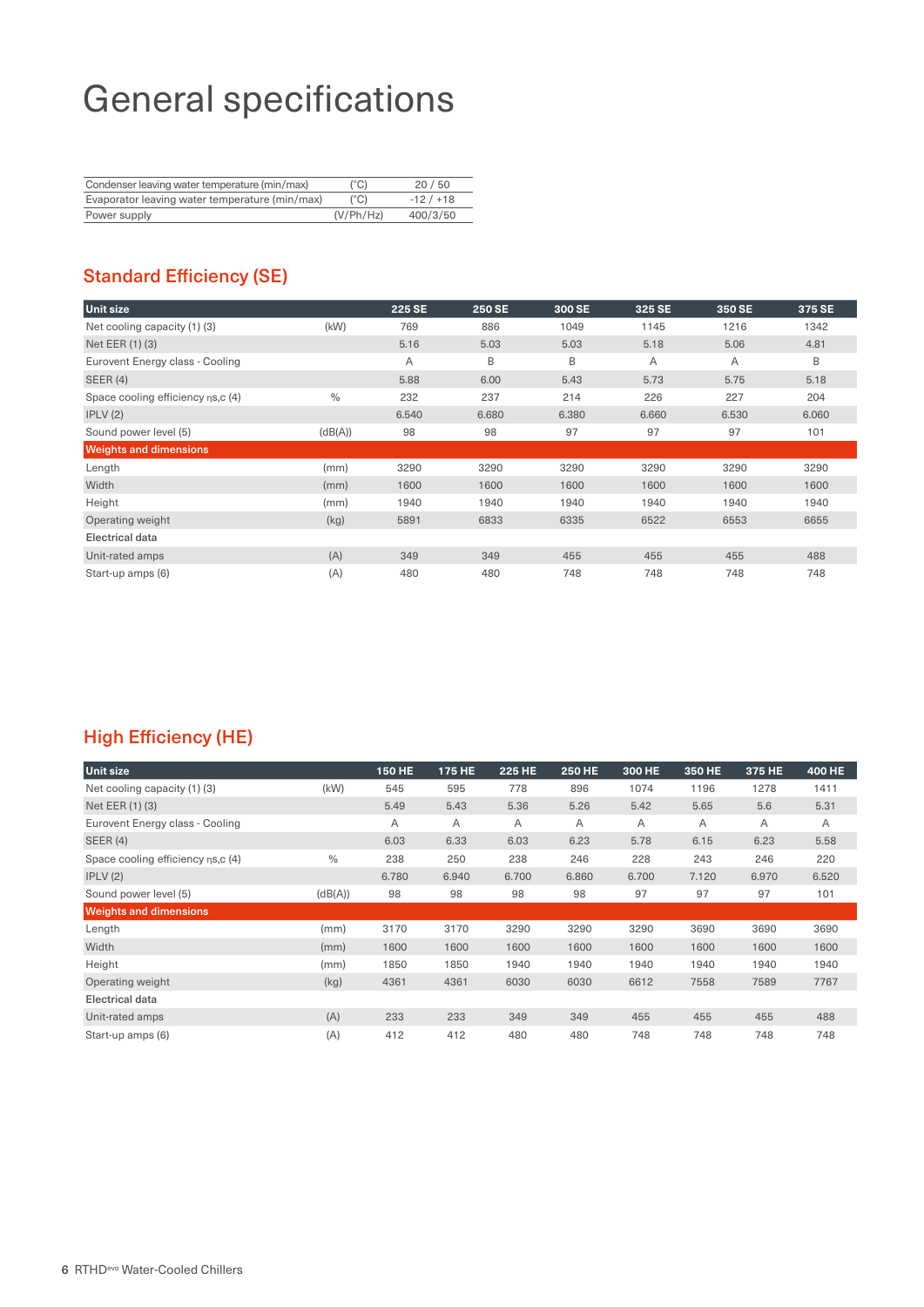

#### Extra-high Efficiency (XE)

| <b>Unit size</b>                   |               | <b>150 XE</b> | 175 XE | <b>225 XE</b> | 275 XE | 325 XE | 350 XE | 375 HE | 425 XE |
|------------------------------------|---------------|---------------|--------|---------------|--------|--------|--------|--------|--------|
| Net cooling capacity (1) (3)       | (kW)          | 559           | 614    | 797           | 937    | 1119   | 1203   | 1294   | 1453   |
| Net EER (1) (3)                    |               | 5.69          | 5.69   | 5.68          | 5.86   | 5.94   | 5.88   | 5.94   | 5.73   |
| Eurovent Energy class - Cooling    |               | Α             | A      | A             | A      | A      | Α      | A      | A      |
| <b>SEER (4)</b>                    |               | 6.18          | 6.63   | 6.48          | 6.73   | 6.28   | 6.35   | 6.48   | 5.95   |
| Space cooling efficiency ns, c (4) | $\frac{0}{0}$ | 244           | 262    | 256           | 266    | 248    | 251    | 256    | 235    |
| IPLV(2)                            |               | 6.980         | 7.220  | 6.920         | 7.320  | 7.160  | 7.230  | 7.100  | 6.800  |
| Sound power level (5)              | (dB(A))       | 98            | 98     | 98            | 98     | 97     | 97     | 97     | 101    |
| <b>Weights and dimensions</b>      |               |               |        |               |        |        |        |        |        |
| Length                             | (mm)          | 3640          | 3640   | 3290          | 3670   | 3850   | 3850   | 3850   | 3850   |
| Width                              | (mm)          | 1600          | 1600   | 1600          | 1600   | 1800   | 1800   | 1800   | 1800   |
| Height                             | (mm)          | 1850          | 1850   | 1940          | 1940   | 2035   | 2040   | 2040   | 2040   |
| Operating weight                   | (kg)          | 4756          | 4756   | 6355          | 6833   | 8951   | 9196   | 9384   | 9741   |
| Electrical data                    |               |               |        |               |        |        |        |        |        |
| Unit-rated amps                    | (A)           | 233           | 233    | 349           | 349    | 455    | 455    | 455    | 488    |
| Start-up amps (6)                  | (A)           | 412           | 412    | 480           | 480    | 748    | 748    | 748    | 748    |

### High Seasonal Efficiency (HSE)

| <b>Unit size</b>                   |               | <b>150 HSE</b> | <b>175 HSE</b> | <b>225 HSE</b> | <b>275 HSE</b> | <b>325 HSE</b> | <b>350 HSE</b> | <b>375 HSE</b> | <b>425 HSE</b> |
|------------------------------------|---------------|----------------|----------------|----------------|----------------|----------------|----------------|----------------|----------------|
| Net cooling capacity (1) (3)       | (kW)          | 559            | 614            | 797            | 937            | 1119           | 1203           | 1294           | 1453           |
| Net EER (1) (3)                    |               | 5.51           | 5.50           | 5.50           | 5.67           | 5.75           | 5.69           | 5.75           | 5.55           |
| Eurovent Energy class - Cooling    |               | A              | A              | A              | A              | Α              | A              | $\overline{A}$ | A              |
| SEER(4)                            |               | 7.55           | 7.93           | 7.78           | 8.45           | 8.60           | 8.08           | 8.83           | 8.28           |
| Space cooling efficiency ns, c (4) | $\frac{0}{0}$ | 299            | 314            | 308            | 335            | 341            | 320            | 350            | 328            |
| IPLV(2)                            |               | 8.370          | 8.680          | 8.250          | 8.970          | 8.850          | 8.650          | 9.130          | 9.090          |
| Sound power level (5)              | (dB(A))       | 98             | 98             | 98             | 98             | 97             | 97             | 97             | 101            |
| <b>Weights and dimensions</b>      |               |                |                |                |                |                |                |                |                |
| Length                             | (mm)          | 3640           | 3640           | 3290           | 3670           | 3850           | 3850           | 3850           | 3850           |
| Width                              | (mm)          | 1690           | 1690           | 1810           | 1810           | 2000           | 2000           | 2000           | 2000           |
| Height                             | (mm)          | 1850           | 1850           | 1970           | 1970           | 2040           | 2040           | 2040           | 2040           |
| Operating weight                   | (kg)          | 4860           | 4860           | 6534           | 7012           | 9139           | 9384           | 9572           | 9929           |
| <b>Electrical data</b>             |               |                |                |                |                |                |                |                |                |
| Unit-rated amps                    | (A)           | 218            | 218            | 314            | 314            | 421            | 421            | 421            | 452            |
| Start-up amps                      | (A)           | $<$   Max.     | $<$   Max.     | $<$   Max.     | $<$   Max.     | $<$   Max.     | $<$   Max.     | $<$   Max.     | $<$   Max.     |

(1) Evaporator 12/7°C and 0.0 m<sup>2</sup>K/kW, and condenser at 30/35°C and 0.0 m<sup>2</sup>K/kW

(2) According to AHRI Standard 550/590, based on TOPSS (Trane Official Product Selection Software)

(3) Net performances calculated as per EN 14511-2013.

(4) ηs,c / SEER as defined in Directive 2009/125/EC of the European Parliament and of the Council with regard to Ecodesign requirements for Comfort Chillers with 2000 kW maximum capacity - COMMISSION REGULATION (EU) N° 2016/2281 of 20 December 2016

(5) At full load and in accordance with ISO9614

(6) Inrush current in star/delta connection